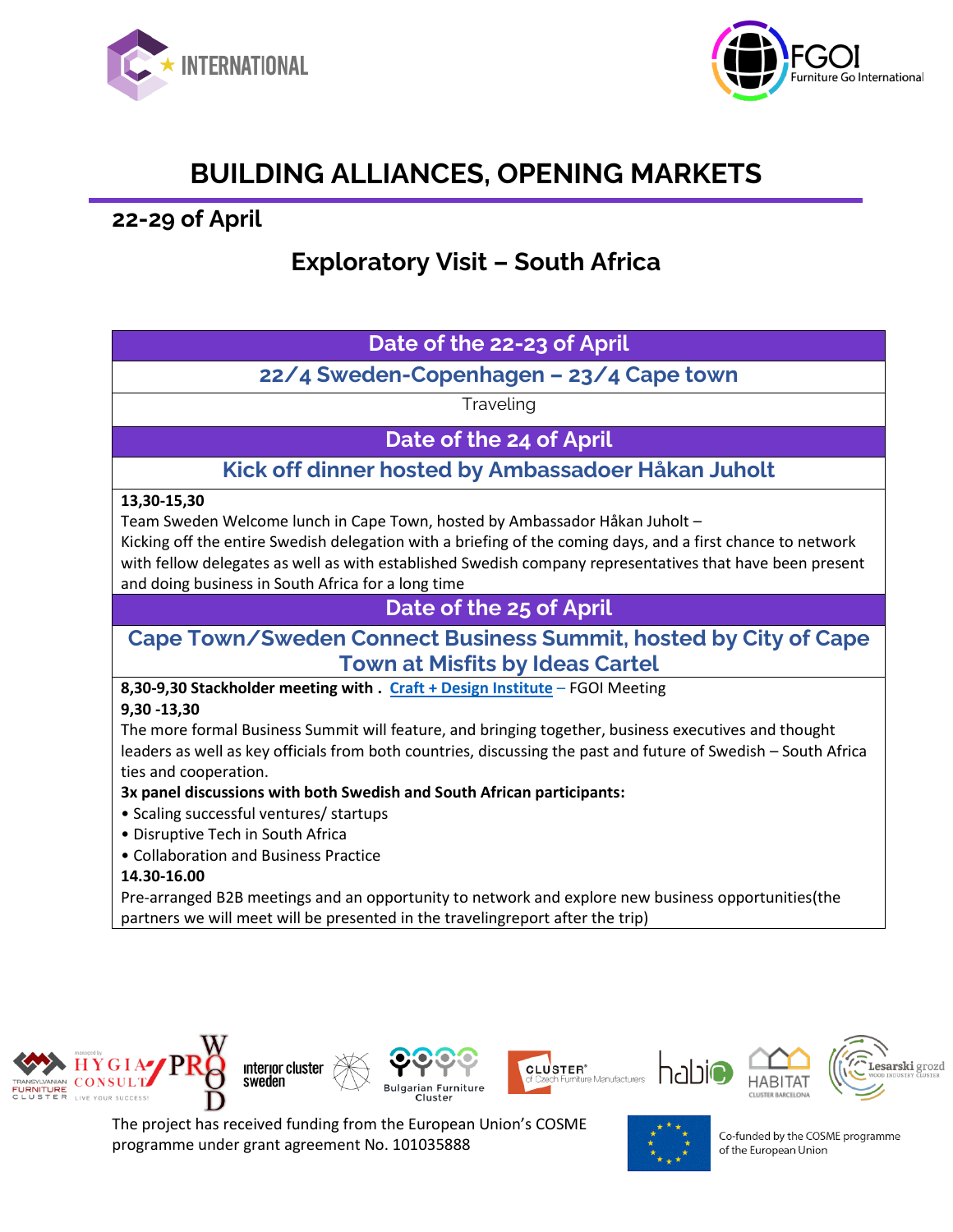



## **Cape Town/Sweden Connect Business Summit, hosted by City of Cape Town at Misfits by Ideas Cartel**

#### **17,30-20,30**

Networking hosted by MFS Africa at University of Cape Town, Business School (MFS is the largest mobile money hub in Africa, with over 170 million users connected, and growing) – the founder of MFS, Mr Dare Okoudjou a serial entrepreneur who will share his insights and give clues how to set up operations, fund, recruit, and scale business in the region.

### **Date of the 26 of April**

# **Capetonian immersion and Swedish success stories**

### **8,30-15,30**

Presentation by *Prince Nwadeyi* - an African entrepreneur full of passion and ambition to collect and use data from the informal sector in the townships to drive the African economy forward

Visit to *Khayelitsha township* – Bitprop's vision is to create an entirely new asset class by partnering with low-income property owners to turn their township properties into incomegenerating businesses. *This project was founded by Carl-Fredrik Sammeli - a serial entrepreneur, advisor and investor who believes that entrepreneurship is a force for good in the world*

### **Innovation City Cape Town – Keynote speakers**

#### **16,00-19,30**

*Innovation City Cape Town* - Opened in November 2021 in partnership with Epicenter Stockholm and said to be "inspired by French riviera, powered by Sweden, taking root in Cape Town"!

Moderated by: Kieno Kammies (Co-founder of Innovation City Cape Town)

*Caroline Nelson* - Country Manager for H&M South Africa, responsible for overall Sales, People, Operations & Strategy for 27 stores and 900 employees and growing!

*Stephan Ekbergh* - An entrepreneur, business developer and advisor with +20 years of experience from South Africa, founder of Travelstart (South Africa's leading online travel agency) and Innovation City Cape Town in Partnership with Epicenter Stockholm.

*Angelica Adamski* - An International Executive noted for her history of launching, building and leading highperformance businesses for multi-national organizations such as Scania, Sandvik and Siemens in the mining, construction, power and tech industries with +20 years of experience in Southern Africa

*Anna Broms* - "farm to fork" stories with the award-winning chef and food entrepreneur from Broms Karlaplan, now residing and nurturing new plans for Cape Town!

*Keynote: GG Alcock* – Presentation on the informal business sector that is the next great frontier of Africa, and it is undergoing an economic revolution – a new world of small people doing big things, transforming the continent.

*Networking* at Innovation City with an opportunity to mingle to fuse the passion and business.











The project has received funding from the European Union's COSME programme under grant agreement No. 101035888

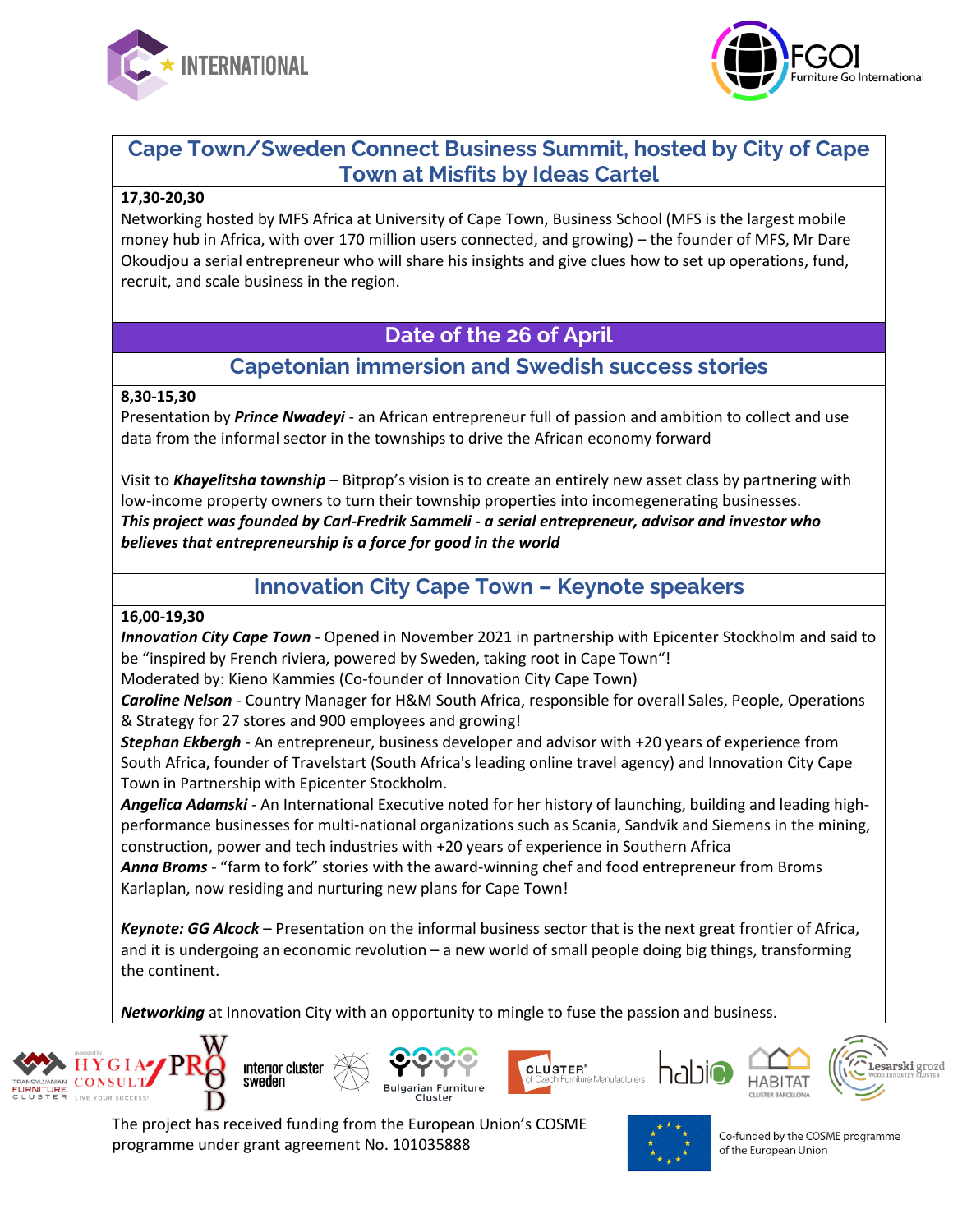



# **Date of the 27 of April Freedom Day**

Freedom Day on 27 April is an annual celebration of South Africa's first non-racial democratic elections of 1994. It is significant because it marks the end of over three hundred years of colonialism, segregation and white minority rule and the establishment of a new democratic government led by Nelson Mandela and a new state subject to a new constitution. This will be celebrated together with the Swedish

### **9,00-12,00**

*Morning visit to Project Playground.* Project Playground is a non-profit organisation, founded in 2010, engaging over 840 vulnerable children and youth townships outside Cape Town in South Africa. Their vision is a world where every child and youth grow up with a belief in the future and the opportunity to positively impact their own lives. The project was founded by Princess Sofia of Sweden, at the time Sofia Hellqvist, and Frida Vesterberg in 2010 as they wanted to create a safe space and platform for children and young people through meaningful spare time where trusting adults motivate children and young people to believe in the future and the opportunity to influence and control their own lives positively.

#### **13,00-18,00**

Join Team South Africa and Team Sweden in celebrating this significant historical day.

## **Date of the 28 of April**

### **Inauguration of Polarium's new factory in Montague Gardens in Cape Town**

### **9,30-12,00**

Team Sweden is invited to the inauguration of Polarium's new Factory in Cape Town. Since 2017, Polarium has helped American Tower Corporation's (ATC's) African subsidiary minimize greenhouse gas emissions and its overall carbon footprint as it transitions away from diesel fuel as the primary fuel source at its sites to energy storage built on lithium-ion battery technology. Both companies are now taking their partnership and shared vision in sustainability to the next level, whereby Polarium is establishing a factory in South Africa to produce energy storage solutions for use in Africa. Lunch and wrap up of the tech delegation

### **12,00-18,00**

Lunch and wrap up of the tech delegation at Blaauwklippen, Stellenbosch one of the oldest wine farms in South Africa – Focus on wrapping up the week as well as taking part in interesting insights on:

*Cracking the code for Impact in Africa* – presentation by Andreas Giallourakis Market Area Director Africa and Trade Commissioner to Kenya

*Macroeconomic overview of Africa* – presentation by Magnus Furuholm from Swedbank's Johannesburg Representative Office

*WeThinkCode* – presentation by Nyari Samushonga, CEO of WeThinkCode





The project has received funding from the European Union's COSME programme under grant agreement No. 101035888